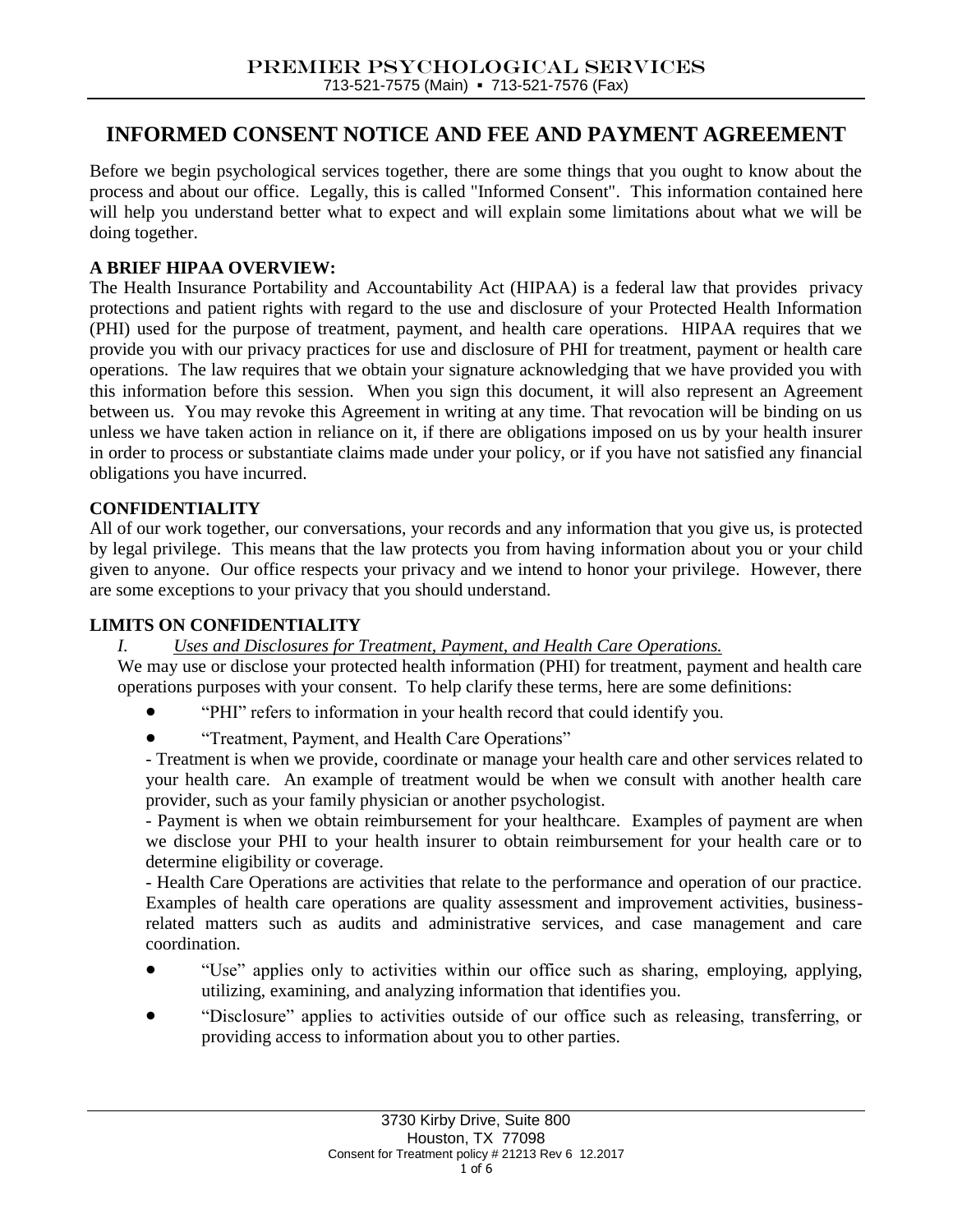# *II. Uses and Disclosures Requiring Authorization*

We may use or disclose PHI for purposes outside of treatment, payment, and health care operations when your appropriate authorization is obtained. An "authorization" is written permission above and beyond the general consent that permits only specific disclosures. In those instances when we are asked for information for purposes outside of treatment, payment and health care operations, we will obtain an authorization from you before releasing this information.

You may revoke all such authorizations (of PHI) at any time, provided each revocation is in writing. You may not revoke an authorization to the extent that (1) we have relied on that authorization; or (2) if the authorization was obtained as a condition of obtaining insurance coverage, and the law provides the insurer the right to contest the claim under the policy.

### *III. Uses and Disclosures with Neither Consent nor Authorization*

We may use or disclose PHI without your consent or authorization in the following circumstances:

- **Child Abuse:** If we have cause to believe that a child has been, or may be abused, neglected, or sexually abused, we must make a report of such within 48 hours to the Texas Department of Protective and Regulatory Services, the Texas Youth Commission, or to any local or state law enforcement agency.
- **Adult and Domestic Abuse:** If we have cause to believe that an elderly or disabled person is in a state of abuse, neglect, or exploitation, we must immediately report such to the Department of Protective and Regulatory Services.
- **Health Oversight:** If a complaint is filed against us with the State Board of Examiners of Psychologists, Licensed Professional Counselors or Social Workers, they have the authority to subpoena confidential mental health information from us relevant to that complaint.
- **Judicial or Administrative Proceedings:** If you are involved in a court proceeding and a request is made for information about your diagnosis and treatment and the records thereof, such information is privileged under state law, and we will not release information, without written authorization from you or your personal or legally appointed representative, or a court order. The privilege does not apply when you are being evaluated for a third party or where the evaluation is court ordered. You will be informed in advance if this is the case.
- **Serious Threat to Health or Safety:** If we determine that there is a probability of imminent physical injury by you to yourself or others, or there is a probability of immediate mental or emotional injury to you, we may disclose relevant confidential mental health information to medical or law enforcement personnel.
- **Worker's Compensation:** If you file a worker's compensation claim, we may disclose records relating to your diagnosis and treatment to your employer's insurance carrier.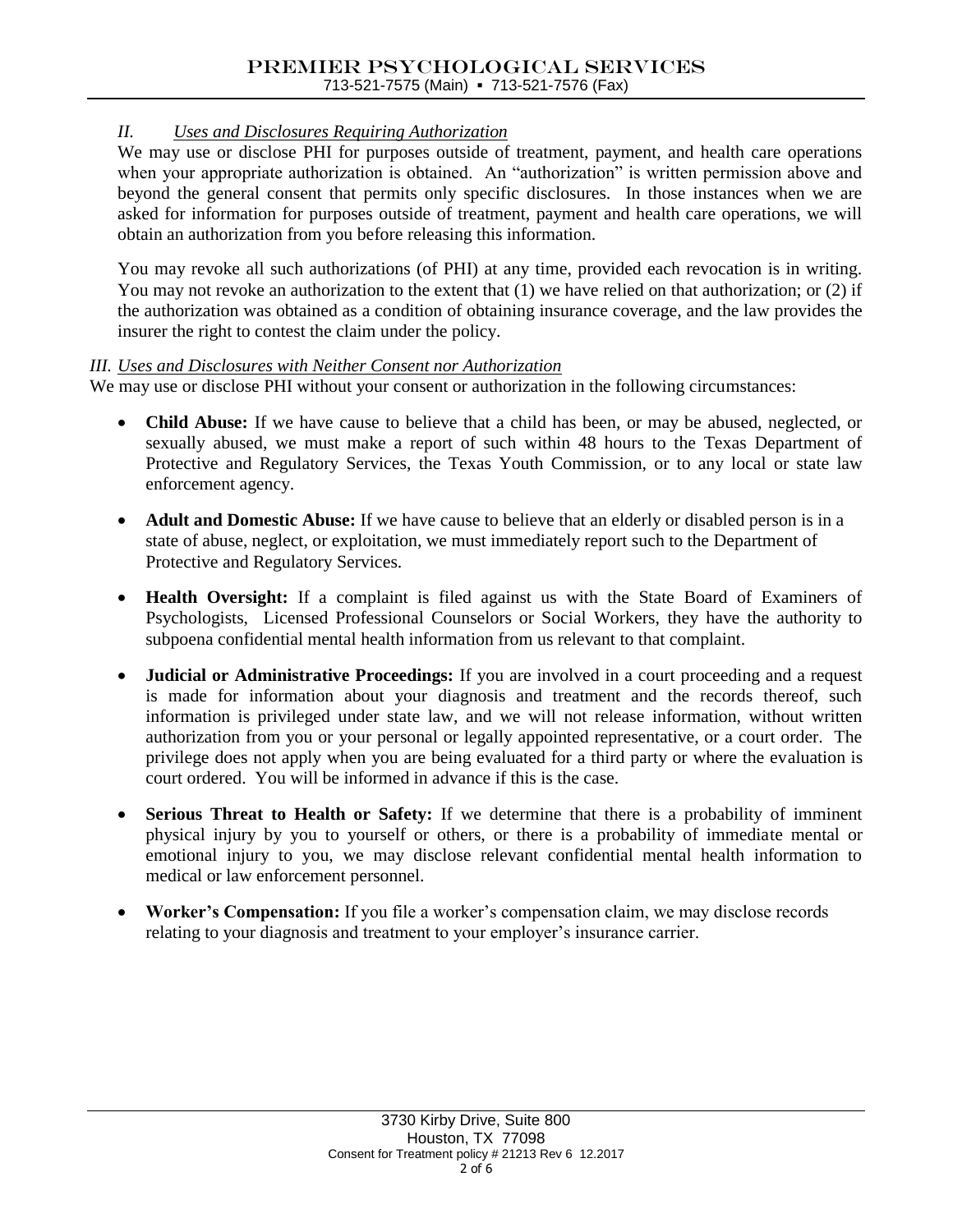#### IV. *Client's Rights and Psychologist's/Clinician's Duties* Client's Rights:

- *Right to Request Restrictions*  You have the right to request restrictions on certain uses and disclosures of protected health information about you. However, we are not required to agree to a restriction you request.
- *Right to Receive Confidential Communications by Alternative Means and at Alternative Locations* – You have the right to request and receive confidential communications of PHI by alternative means and at alternative locations. (For example, you may not want a family member to know that you are seeing us. Upon your request, we will send your bills to another address.)
- *Right to Inspect and Copy* You have the right to inspect or obtain a copy (or both) of PHI in our mental health and billing records used to make decisions about you for as long as the PHI is maintained in the record. We may deny access to PHI under circumstances, but in some cases you may have this decision reviewed. You may examine and/or receive a copy of your, or in the case of a minor, the minor client's Psychotherapy Notes unless we determine that release would be harmful to your or the minor's physical, mental or emotional health. On your request, we will discuss with you the details of the request and denial process.
- *Right to Amend* You have the right to request an amendment of PHI for as long as the PHI is maintained in the record. We may deny your request. On your request, we will discuss with you the details of the amendment process.
- *Right to an Accounting* You generally have the right to receive an accounting of disclosures of PHI for which you have neither provided consent nor authorization (as described in Section III of this Notice.) On your request, we will discuss with you the details of the accounting process.
- *Right to a Paper Copy* You have the right to obtain a paper copy of the notice from us upon request, even if you have agreed to receive the notice electronically.

Psychologist's or Clinician's Duties:

- We are required by law to maintain the privacy of PHI and to provide you with a notice of our legal duties and privacy practices with respect to PHI.
- We reserve the right to change the privacy policies and practices described in this notice. Unless we notify you of such changes, however, we are required to abide by the terms currently in effect.
- If we revise our policies and procedures, we will notify you in writing by mail.
- The procedures for selecting, giving, and scoring the tests, interpreting and storing the results, and maintaining your privacy will be carried out in accord with the rules and guidelines of HIPAA, the American Psychological Association and other professional organizations.
- Tests will be chosen that are suitable for the purposes described above. (In psychological terms, their reliability and validity for these purposes and population have been established.) These tests will be given and scored according to the instructions in the tests' manuals, so that valid scores will be obtained. These scores will be interpreted according to scientific findings and guidelines from the scientific and professional literature.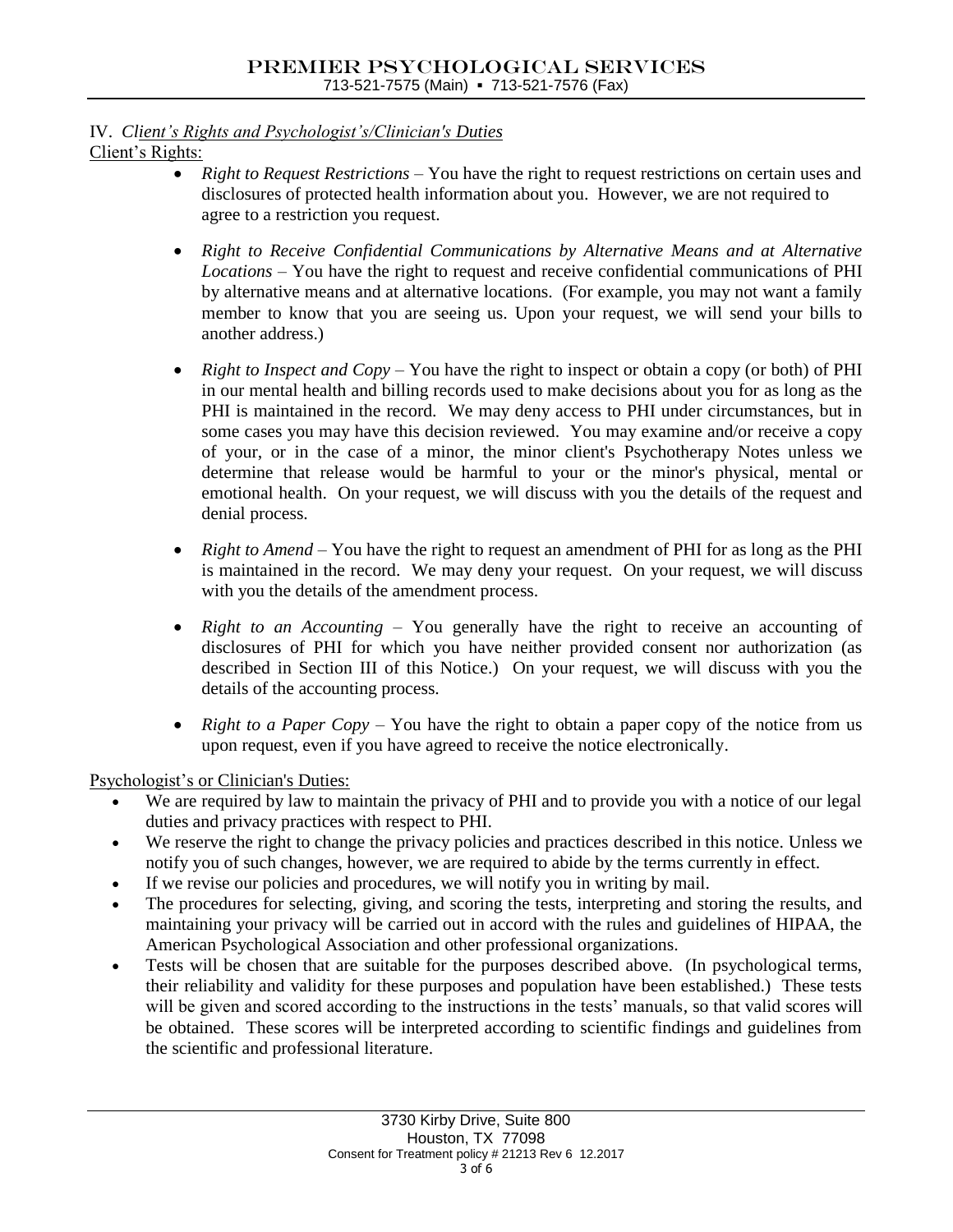- Tests and test results will be kept in a locked, safe place either onsite for one year and/or at a secure offsite location for seven years.
- You should be aware that pursuant to Texas law, psychological test data are not part of a patient's record. Because these are professional records, they can be misinterpreted and/or upsetting to untrained readers. For this reason, we recommend that you initially review them in our presence, or have them forwarded to another mental health professional so you can discuss the contents.

### *IV. Complaints*

If you are concerned that we have violated your rights, or you disagree with a decision we made about access to your records, you may contact the Privacy Officer for Premier Psychological Services in writing to: Privacy Officer 3730 Kirby Drive, Suite 800 Houston, TX 77098. You may also file a complaint to the Secretary of Health and Human Services (HHS) by writing to Office for Civil Rights, 1301 Young Street, Suite 1169 Dallas, TX 75202 or calling (214) 767-4056.

### **CONSENT TO TREATMENT**

I, \_\_\_\_\_\_\_\_\_\_\_\_\_\_\_\_\_\_\_\_\_\_\_\_\_\_\_\_hereby seek and consent to take part in the psychological treatment and authorize Premier Psychological Services to perform an initial interview, therapy and/or psychological testing on client's name)

I understand that services may include face-to-face contact interviewing and providing therapy and/or testing services with a follow-up appointment to receive the results of testing. Services may also include the psychologist's time required for the reading of records, consultations with other psychologists and professionals, scoring, interpreting the results, report writing and any other activities to support these services. I agree to help as much as I can by supplying full answers, making an honest effort and working as best as I can to make sure that the findings are accurate.

Additionally, I am aware that the practice of psychotherapy or counseling is not an exact science and that the predictions of the effects are not precise nor guaranteed. I acknowledge that no guarantees have been made to me regarding the results of treatment or procedures by this office or treating therapist. Further, I understand that evaluation and treatment will involve discussion of personal events in my and/or my families own history which, at times, can be discomforting and is at times very personal. I am aware that I may terminate my treatment at any time without consequence, but that I will remain responsible for payment for services that I have received.

A clinician has told me the risks and benefits of receiving these services and the risks and benefits of not receiving these services for myself, and/or for this minor and his or her family.

### **MISSED APPOINTMENT POLICY**

The policy concerning missed appointments has been explained to me. I understand that if I miss a confirmed appointment and do not call to reschedule within 7 days, this office will accept this as your notice that you have terminated this agreement and that you wish to discontinue services with our office. I understand that I may be charged for my missed appointment equal to the fee of the appointment. Additionally, I understand that if I miss my confirmed initial clinical interview, I may possibly not be allowed to reschedule this appointment due to our long waiting list of families needing to be seen. I also understand after two late cancelled or missed appointments, I may be referred out to another clinic. I also understand that if I do not return the front office's confirmation call by 3 p.m. the day before my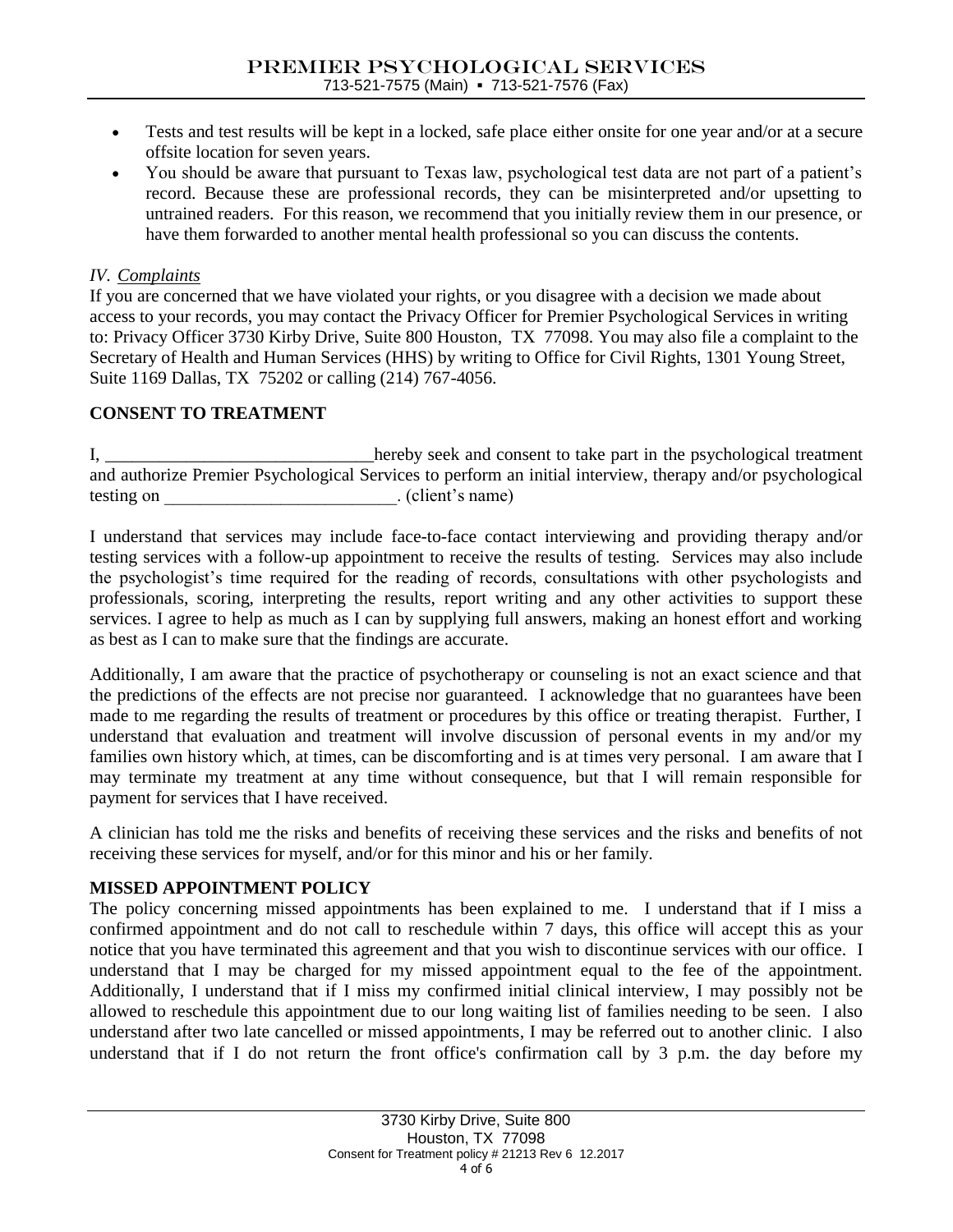appointment that my appointment may be filled with another waiting family. Additionally, if I no-show a multi-hour testing appointment, I understand that it may not be re-scheduled.

### **EMAIL CORRESPONDENCE\***

The internet is not a totally secure medium for purposes of transmitting clinician-client or other privileged information. Professional advice will not normally be provided via internet. Any inquiry or contact with our website or office via the internet should not be considered a substitute for telephonic, written, or inperson communication. If you send messages by email or other electronic form of transmission, you acknowledge and agree that you may be compromising confidentiality by using such means of communication. If you do correspond with us by email, this indicates your consent to receive emails back from PPS and hold PPS harmless.

### **FEES AND PAYMENTS**

The client assumes 100% responsibility for all services, including any and all balances from preapproved out of network insurance coverage. I understand that the fee for this (these) service(s) will be \$225 for the initial clinical interview and \$175 per hour for subsequent scheduled therapy appointments. Full testing is charged at \$175 per hour, which includes time administering, scoring, record reviewing, consulting and report writing. Total testing costs can vary. Please discuss with our office for additional information regarding the total costs of our evaluations. NOTE: Our private school entrance exam fee (for only the WPPSI-IV or WISC-V) is \$275. Payment in full is due at the time of services.

The rate of out of network insurance reimbursement varies according to individual insurance contracts and I understand that I may be reimbursed based on my own health plan benefits and that I can request a "superbill" (a more detailed invoice) from PPS so that I may submit bills to my insurance company for said benefits. Though my health insurance may repay me for some of these fees, I understand that I am fully responsible for full payment for these services. I also understand that once services have been provided, (initial interview, testing, therapy, and other requested services) no refunds (credit card or checks) will be issued. Additionally, I am aware that missed appointments may be subject to a charge equal to the fee of the therapy appointment.

Occasionally, clients receiving services will request that the psychologist respond to emails/calls, review letters/records, write letters, call attorneys and other professionals. If these requests and similar requests become time consuming, we will collect payment of \$175/hr pro-rated or an administrative retainer of \$500. Additionally, if we are asked to make copies of sizable quantity of records, there may be a fee of \$1 per page and \$30/hour to copy the records. Additional hourly fees (\$175/hr) may apply for record review prior to copying records. Shipping charges, if applicable, will be included in the fee. We ask that you provide us with copies of pertinent records, not the originals.

Your signature below indicates that you have read the information in the Informed Consent to Treatment and agree to abide by its terms during our professional relationship.

\_\_\_\_\_\_\_\_\_\_\_\_\_\_\_\_\_\_\_\_\_\_\_\_\_\_\_\_\_\_\_\_\_\_\_\_\_\_\_\_\_\_\_\_\_\_ \_\_\_\_\_\_\_\_\_\_\_\_\_\_\_\_\_\_\_ Client's Printed Name Client's Date of Birth